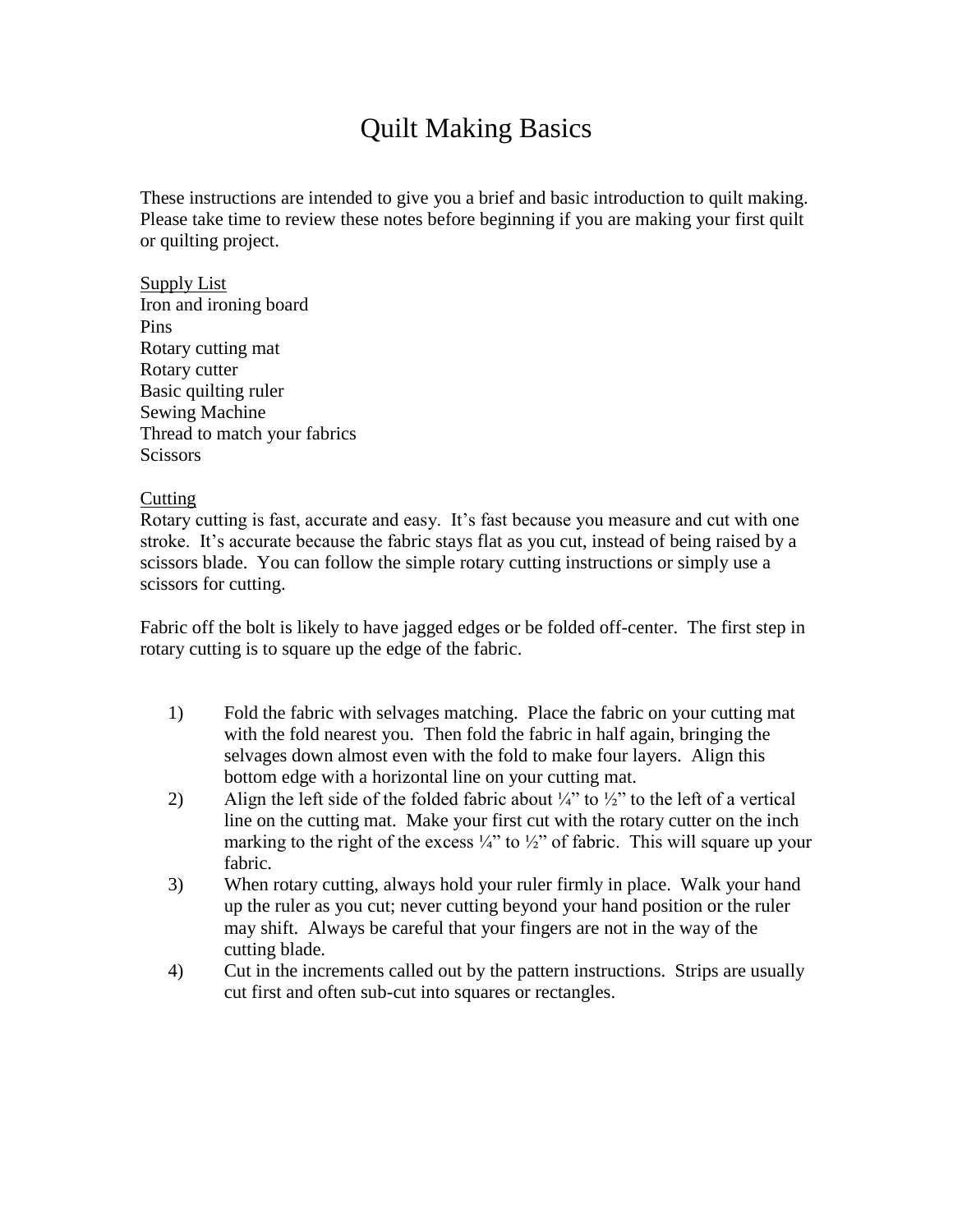## Sewing

To join pieces of fabric by machine, match two pieces with *right sides together*. Align raw edges even and place pins, perpendicular to the seam line, to secure. (We suggest removing pins just before reaching the sewing machine needle.) Use your presser foot as a guide to sew in a  $\frac{1}{4}$ " seam allowance. The distance from the outside edge of the presser foot to the machine needle should be  $\frac{1}{4}$ ". When stitching, the outside edge (right side) of the presser foot aligns with the raw edges of the fabric to make a  $\frac{1}{4}$  seam allowance.

To chain piece, feed pairs of matched fabric pieces under the presser foot one after another, without cutting the threads between them. Continue in this manner until all pairs have been stitched. Cut the chains after stitching.

#### Pressing

Press seam allowances to one side, not open as in dressmaking. Press toward the darker color fabric, if possible, to avoid seam allowances showing through light fabrics. Press seam allowances in opposite directions from row to row. By offsetting seam allowances at each intersection, you reduce the bulk under the patchwork.

#### Backing

The backing of your quilt is just as important as your top. The backing should be  $3" - 4"$ larger than the quilt top on all sides. For quilts up to 40" wide, use a single length of 45" wide fabric. Larger quilts may need a pieced backing. Many quilt backings have 2 to 3 seams in them. The key is to avoid having seams in the center of the quilt. Once the backing is pieced, press seam allowances *open*, not to one side.

#### Batting

When selecting batting, consider loft, washability and fiber content. Loft is the thickness of the batting. For a flat look, choose a cotton or low loft polyester batting. Thicker batting, high loft, may be slightly harder to quilt, but it's nice for a puffier look and feel. The most commonly used (and least expensive) batting is a low loft polyester batting. This is also a very easy batting to quilt, particularly for beginners.

To save hours of time in basting, we recommend June Tailor's Quilters Fusible Batting. All three quilt layers, backing, batting and quilt top, can be press-fused in place instead of being basted. Layers do not shift as your quilt. June Tailor's Fusible batting comes in cotton, low loft and high loft polyester.

## **Layering**

Prepare a large surface where you can spread out – a large table, two tables pushed together, or a clean floor. Take the batting out of the package and unfold it to let it "relax" for a few hours.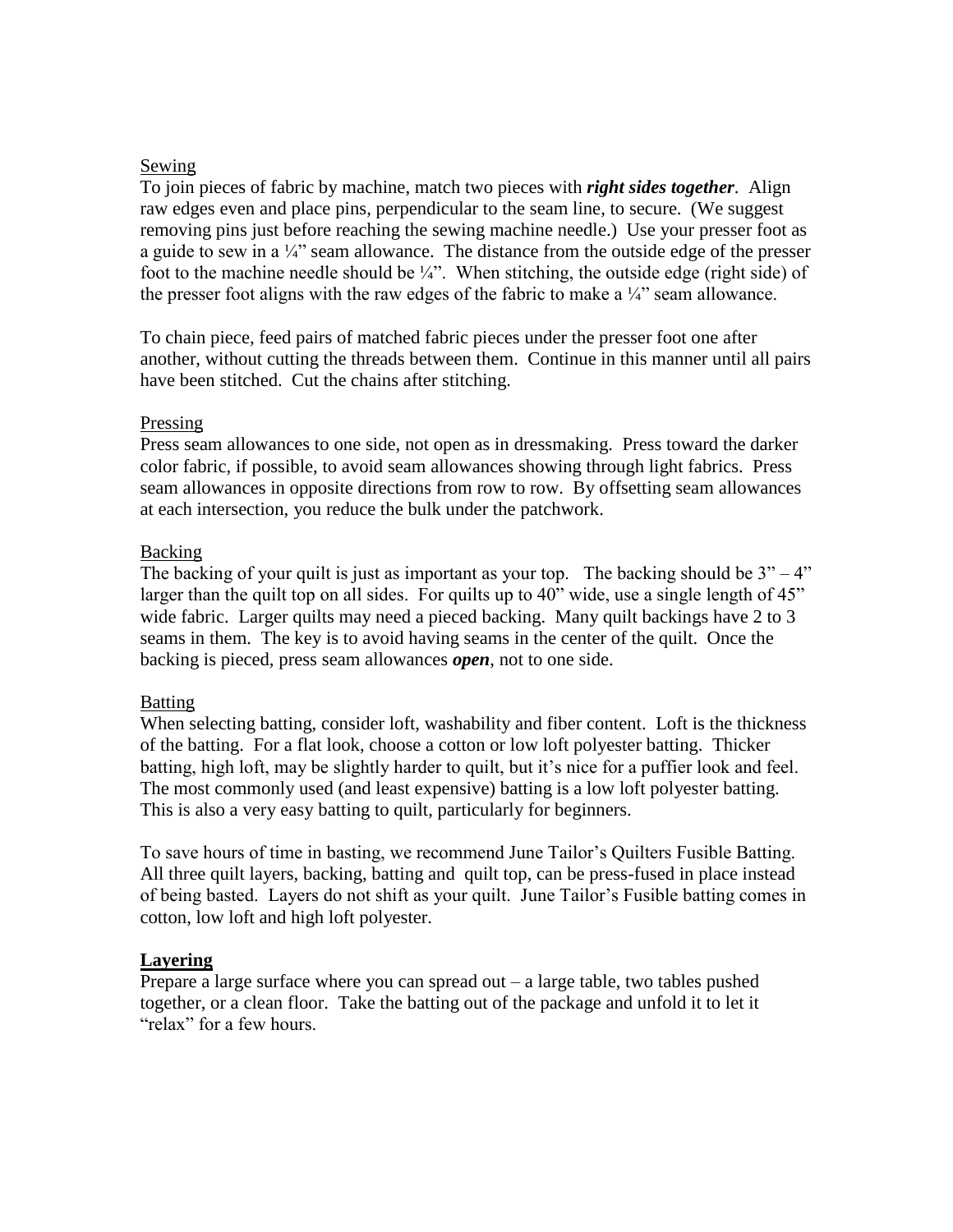Place the backing right side down on your work surface, smoothing out any wrinkles. Center the batting on the backing, smoothing it as you go. With the right side up, place quilt top on top of batting, keeping all layers wrinkle free.

Baste in desired manner.

# **Basting**

Should you choose a batting that is not fusible, you will need to baste the three layers (quilt back, batting and pieced top) together before you can quilt. Basting can be done several ways. Always start from the center of the quilt and work toward the outside edges.

- 1) Pin all three layers together with safety pins. Pin about every two to three inches.
- 2) Hand baste with needle and thread.
- 3) Use a quilt basting gun (tacking tool) with plastic tacks.

# Machine Quilting

For beginners, we recommend straight line quilting such as "stitch in the ditch" where your needle goes right in the seams of the quilt or outline quilting, where you stitch  $\frac{1}{4}$ " away from the seam line. Neither of these methods requires marking of the quilt.

Before beginning, it is best to plan out a quilting strategy. The object of your strategy is to find the longest uninterrupted stitching routes. Once these routes are determined, make a directional map of your design to guide you as you stitch. This will enable you to stitch the longest line without stopping. The less you have to stop and start, the better your quilting will turn out.

The even-feed foot or walking foot is a helpful tool for straight-line stitching. It assists the top fabric through the machine at the same rate as the feed dog moves the bottom fabric.

# Binding

Binding strips should have already been cut for your project. These strips are cut on the straight of grain and are 2-1/2" wide. Attach binding strips together on short ends to make one long 2-1/2" strip. Fold the strip in half lengthwise, *wrong* sides together, and press.

Stitch layers of basted quilt together  $\frac{1}{4}$ " from the quilt edge.

Trim excess batting and fabric.

With raw edges of binding aligned, position the binding on the front of the quilt top, in the middle of any side. Leave 3" of binding free before the point where you begin.